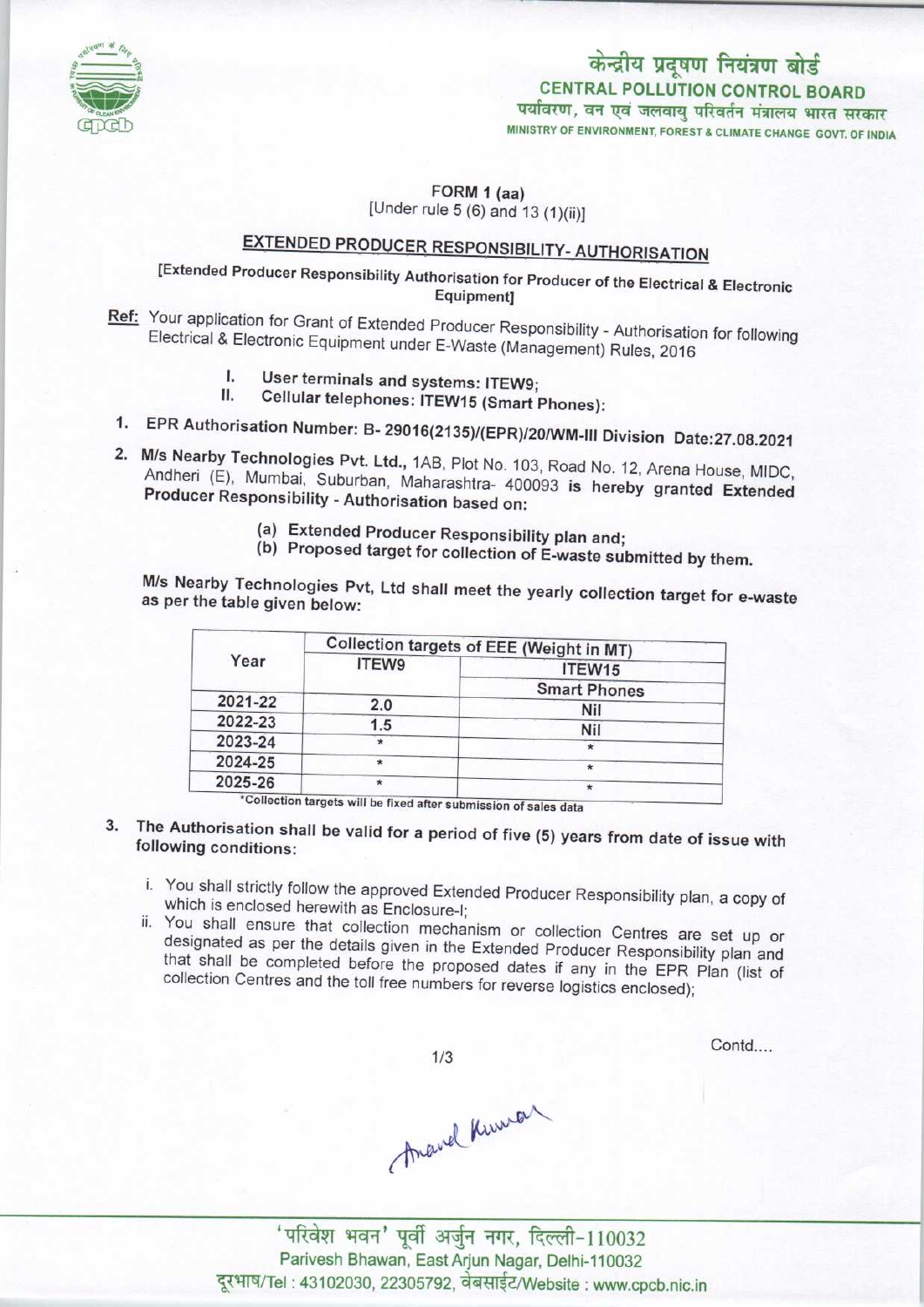

From pre page...

- iii. You shall ensure that all the collected e-waste is channelized to your dismantler/recycler Greenzon recycling Pvt. Ltd. R-30, UPSIDC, Industrial Area, Sikandrabad, U.P. - 203205 and records shall be maintained at dismantler/ recycler and your end;
- iv. You shall maintain records, in Form-2 of these Rules, of e-waste and make such records available for scrutiny by Central Pollution Control Board;
- v. You shall file annual returns in Form-3 to the Central Pollution Control Board on or before 30th day of June following the financial year to which that returns relates.

### vi. General Terms & Conditions of the Authorisation:

- a. The authorisation shall comply with provisions of the Environment (Protection) Act, 1986 and the E-waste (Management) Rules,2016 made there under;
- b. The authorisation or its renewal shall be produced for inspection at the request of an officer authorised by the Central Pollution Control Board;
- c.Any change in the approved Extended Producer Responsibility plan should be informed to Central Pollution Control Board within 15 days on which decision shall be communicated by Central Pollution Control Board within sixty days;
- d. It is the duty of the authorised person to take prior permission of the Central Pollution Control Board to close down any collection centre/points or any other facility which are part of the EPR plan;
- e. An application for the renewal of authorisation shall be made as laid down in subrule (vi) of rule of 13(1) the E-Waste (Management) Rules, 2016;
- f. The Board reserves right to cancel/amend/revoke the authorisation at any time as per the policy of the Board or Government.

#### vii. Additional Conditions: -

- a)That the applicant will submit annual sales data along with annual returns;
- b) That the applicant has to ensure that the addresses of collection points provided by them in their EPR Plan are correct and traceable and the collection points/centres are functional;
- c) That the applicant will submit revised application for grant of EPR Authorisation in case of applicant adding/changing PRO or changing its EPR Plan;

Contd...

 $2/3$ 

Meurel Kenner